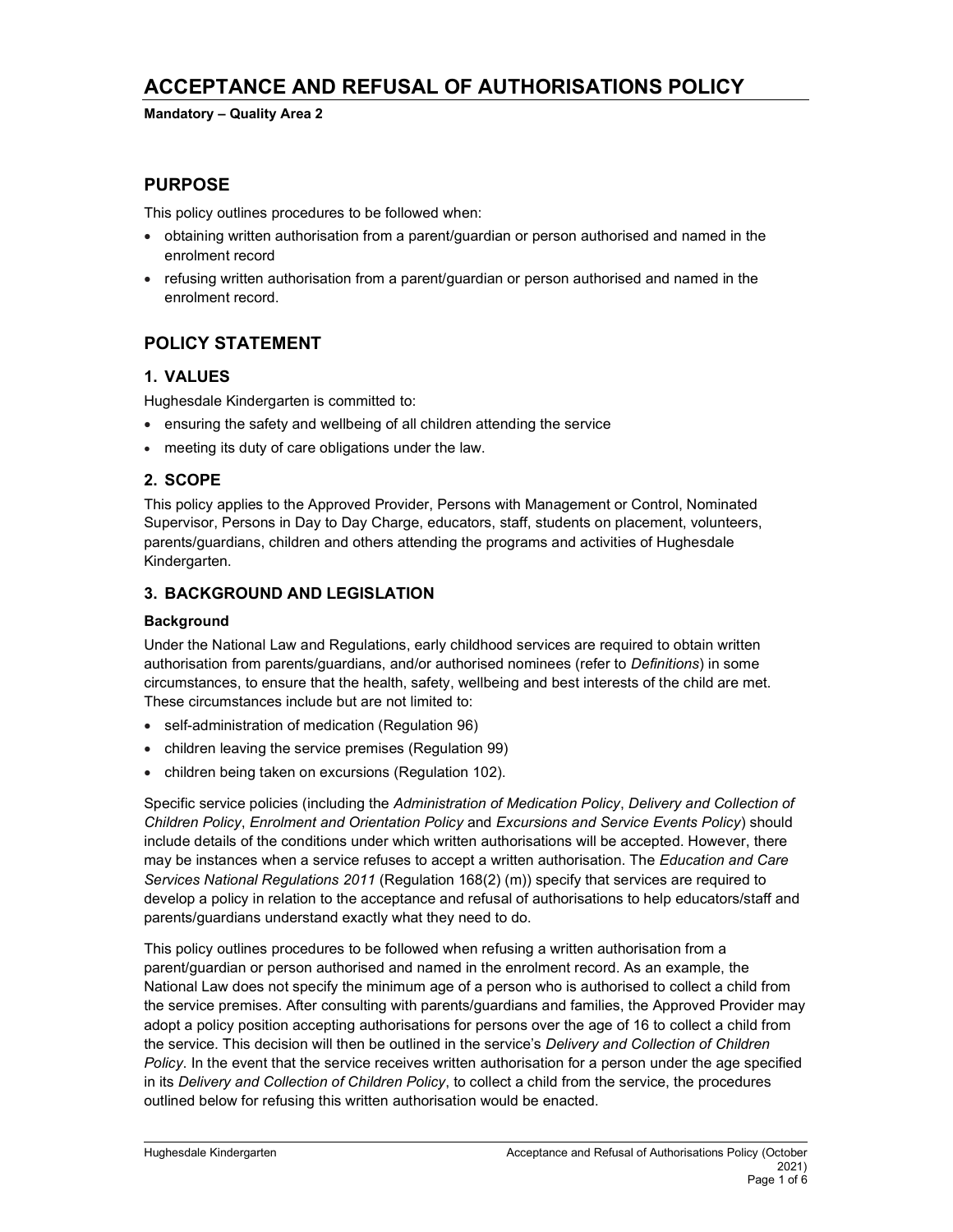#### Legislation and standards

Relevant legislation and standards include but are not limited to:

- Children, Youth and Families Act 2005 (Vic) Child Wellbeing and Safety Act 2005 (Vic)
- Child Wellbeing and Safety Act 2005 (Vic) (Part 2: Principles for Children)
- Education and Care Services National Law Act 2010: Section 167
- Education and Care Services National Regulations 2011: Regulations 96, 99, 102, 160, 161, 168(2)(m), 170
- Family Law Act 1975 (Cth)
- National Quality Standard, Quality Area 2: Children's Health and Safety
	- Standard 2.2: Safety

The most current amendments to listed legislation can be found at:

- Victorian Legislation Victorian Law Today: http://www.legislation.vic.gov.au/
- Commonwealth Legislation ComLaw: http://www.comlaw.gov.au/

#### 4. DEFINITIONS

The terms defined in this section relate specifically to this policy. For commonly used terms e.g. Approved Provider, Nominated Supervisor, Regulatory Authority etc. refer to the General Definitions section of this manual.

Attendance record: Kept by the service to record details of each child attending the service including name, time of arrival and departure, signature of person delivering and collecting the child or of the Nominated Supervisor or educator (Regulation 158(1)).

Authorised nominee: (In relation to this policy) a person who has been given written authority by the parents/guardians of a child to collect that child from the education and care service. These details will be on the child's enrolment form.

The National Law and National Regulations do not specify a minimum age limit for an authorised nominee. Each service will need to determine if a person under the age of 18 is able to be an authorised nominee and, if so, what constitutes the minimum acceptable age at that service.

Duty of care: A common law concept that refers to the responsibilities of organisations to provide people with an adequate level of protection against harm and all reasonable foreseeable risk of injury.

Inappropriate person: A person who may pose a risk to the health, safety or wellbeing of any child attending the education and care service, or whose behaviour or state of mind make it inappropriate for him/her to be on the premises e.g. a person under the influence of drugs or alcohol (Act 171(3)).

Medication record: Contains details for each child to whom medication is to be administered by the service. This includes the child's name, signed authorisation to administer medication and a record of the medication administered, including time, date, dosage, manner of administration, name and signature of person administering the medication and of the person checking the medication, if required (Regulation 92). A sample medication record is available on the ACECQA website.

### 5. SOURCES AND RELATED POLICIES

#### Sources

• Australian Children's Education and Care Quality Authority (ACECQA): www.acecqa.gov.au

#### Service policies

- Administration of Medication Policy
- Child Safe Environment Policy
- Dealing with Medical Conditions Policy
- Delivery and Collection of Children Policy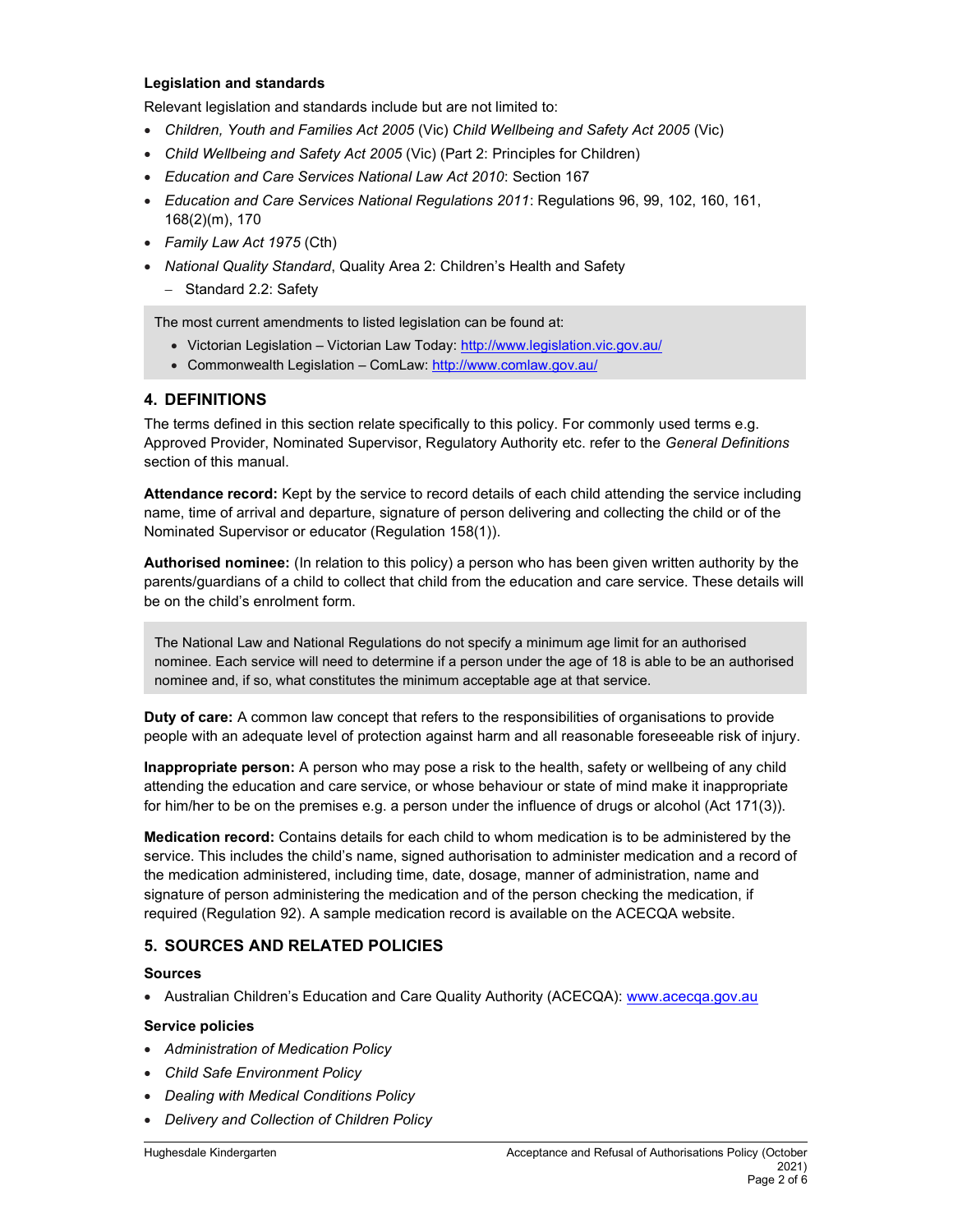- Enrolment and Orientation Policy
- **Excursions and Service Events Policy**
- Incident, Injury, Trauma and Illness Policy

## PROCEDURES

#### The Approved Provider or Persons with Management or Control is responsible for:

- ensuring that parents/guardians are provided with a copy of all service policies
- ensuring that the Nominated Supervisor and all staff follow the policies and procedures of the service
- ensuring that all parents/guardians have completed the authorised nominee section of their child's enrolment form (refer to *Enrolment and Orientation Policy*), and that the form is signed and dated before the child is enrolled at the service
- ensuring that permission forms for excursions are provided to the parent/guardian or authorised nominee prior to the excursion (refer to Excursions and Service Events Policy)
- ensuring that an attendance record (refer to Definitions) is maintained to account for all children attending the service
- keeping a written record of all visitors to the service, including time of arrival and departure
- ensuring that where children require medication to be administered by educators/staff, this is authorised in writing, signed and dated by a parent/guardian or authorised nominee, and included with the child's medication record (refer to Definitions) (refer to Administration of Medication Policy and Dealing with Medical Conditions Policy)
- ensuring educators/staff do not administer medication without the authorisation of a parent/guardian or authorised nominee, except in the case of an emergency, including an asthma or anaphylaxis emergency (refer to Administration of Medication Policy, Dealing with Medical Conditions Policy, Incident, Injury, Trauma and Illness Policy, Emergency and Evacuation Policy, Asthma Policy and Anaphylaxis Policy)
- ensuring educators/staff allow a child to participate in an excursion only with the written authorisation of a parent/guardian or authorised nominee including details required under Regulation 102(4)&(5) (refer to Excursions and Service Events Policy)
- ensuring educators/staff allow a child to depart from the service only with a person who is the parent/guardian or authorised nominee, or with the written authorisation of one of these, except in the case of a medical or other emergency (refer to Delivery and Collection of Children Policy and Child Safe Environment Policy)
- ensuring that there are procedures in place if an inappropriate person (refer to Definitions) attempts to collect a child from the service (refer to Delivery and Collection of Children Policy and Child Safe Environment Policy)
- developing and enacting procedures for dealing with a written authorisation that does not meet the requirements outlined in service policies (refer to Attachment 1).

#### The Nominated Supervisor or Person in Day to Day Charge is responsible for:

- following the policy and procedures of the service
- ensuring that medication is not administered to a child without the authorisation of a parent/guardian or authorised nominee, except in the case of an emergency, including an asthma or anaphylaxis emergency (refer to Administration of Medication Policy, Dealing with Medical Conditions Policy, Incident, Injury, Trauma and Illness Policy, Emergency and Evacuation Policy, Asthma Policy and Anaphylaxis Policy)
- ensuring a child only departs from the service with a person who is the parent/guardian or authorised nominee, or with the written authorisation of one of these, except in the case of a medical or other emergency (refer to Delivery and Collection of Children Policy and Child Safe Environment Policy)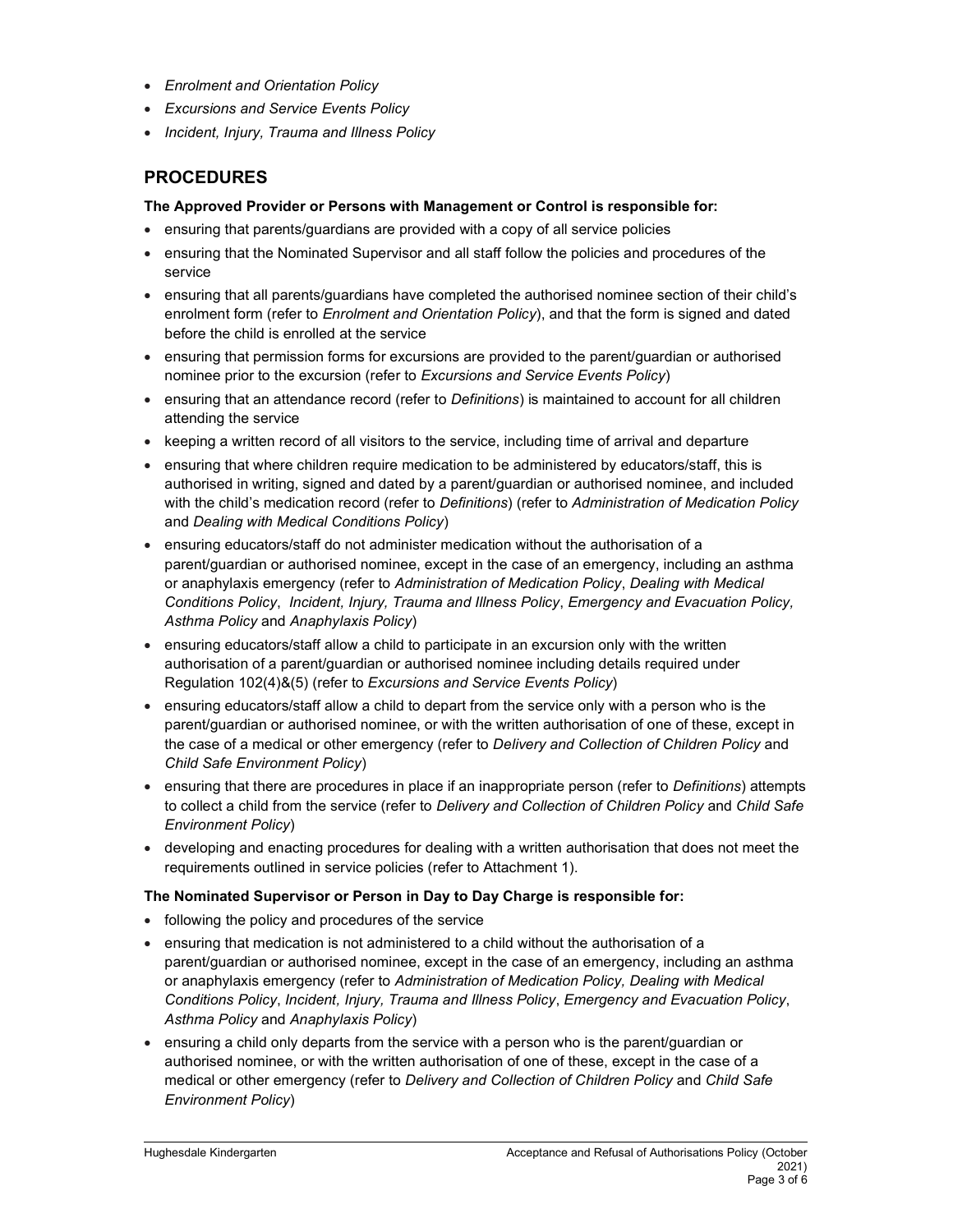- ensuring a child is not taken outside the service premises on an excursion except with the written authorisation of a parent/guardian or authorised nominee including details required under Regulation 102(4)&(5) (refer to Excursions and Service Events Policy)
- informing the Approved Provider when a written authorisation does not meet the requirements outlined in service policies.

#### Educators and other staff are responsible for:

- following the policies and procedures of the service
- checking that parents/guardians sign and date permission forms for excursions
- checking that parents/guardians or authorised nominees sign the attendance record (refer to Definitions) as their child arrives at and departs from the service
- administering medication only with the written authorisation of a parent/guardian or authorised nominee, except in the case of an emergency, including an asthma or anaphylaxis emergency (refer to Administration of Medication Policy, Dealing with Medical Conditions Policy, Incident, Injury, Trauma and Illness Policy and Emergency and Evacuation Policy)
- allowing a child to participate in an excursion only with the written authorisation of a parent/guardian or authorised nominee including details required under Regulation 102(4)&(5) (refer to Excursions and Service Events Policy)
- allowing a child to depart from the service only with a person who is the parent/guardian or authorised nominee, or with the written authorisation of one of these, except in the case of a medical or other emergency (refer to Delivery and Collection of Children Policy and Child Safe Environment Policy)
- following procedures if an inappropriate person (refer to *Definitions*) attempts to collect a child from the service (refer to Delivery and Collection of Children Policy and Child Safe Environment Policy)
- informing the Approved Provider when a written authorisation does not meet the requirements outlined in service policies.

#### Parents/guardians are responsible for:

- reading and complying with the policies and procedures of the service
- completing and signing the authorised nominee section (refer to Definitions) of their child's enrolment form (refer to *Enrolment and Orientation Policy*) before their child commences at the service
- signing and dating permission forms for excursions
- signing the attendance record (refer to Definitions) as their child arrives at and departs from the service
- providing written authorisation where children require medication to be administered by educators/staff, and signing and dating it for inclusion in the child's medication record (refer to Definitions).

Volunteers and students, while at the service, are responsible for following this policy and its procedures.

### EVALUATION

In order to assess whether the values and purposes of the policy have been achieved, the Approved Provider will:

- regularly seek feedback from everyone affected by the policy regarding its effectiveness
- monitor the implementation, compliance, complaints and incidents in relation to this policy
- $\bullet$  keep the policy up to date with current legislation, research, policy and best practice
- revise the policy and procedures as part of the service's policy review cycle, or as required
- notify parents/guardians at least 14 days before making any changes to this policy or its procedures.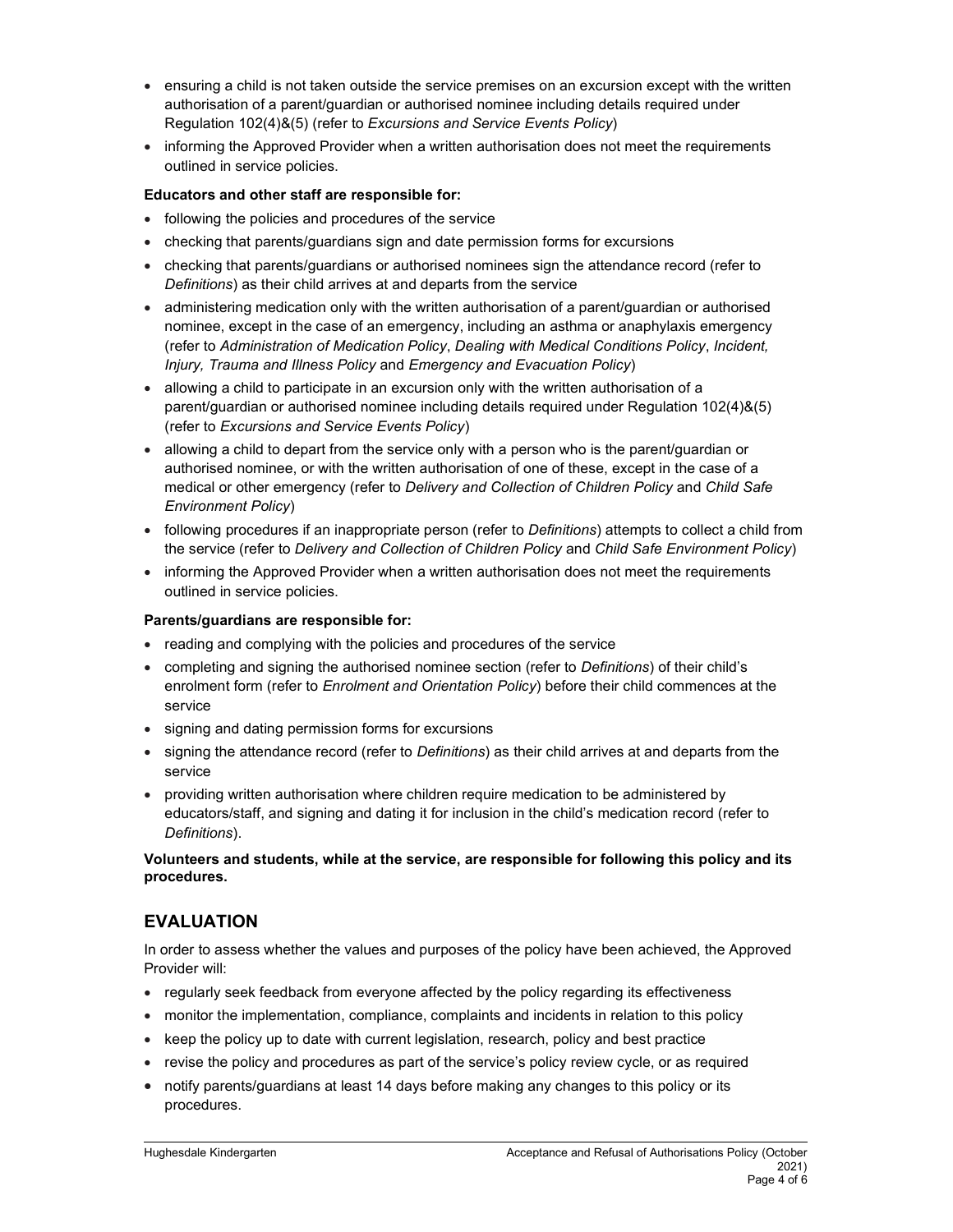## ATTACHMENTS

Attachment 1: Procedures for refusing a written authorisation

## AUTHORISATION

This policy was adopted by the Approved Provider of Hughesdale Kindergarten on 29 October 2021.

REVIEW DATE: 29/10/2023